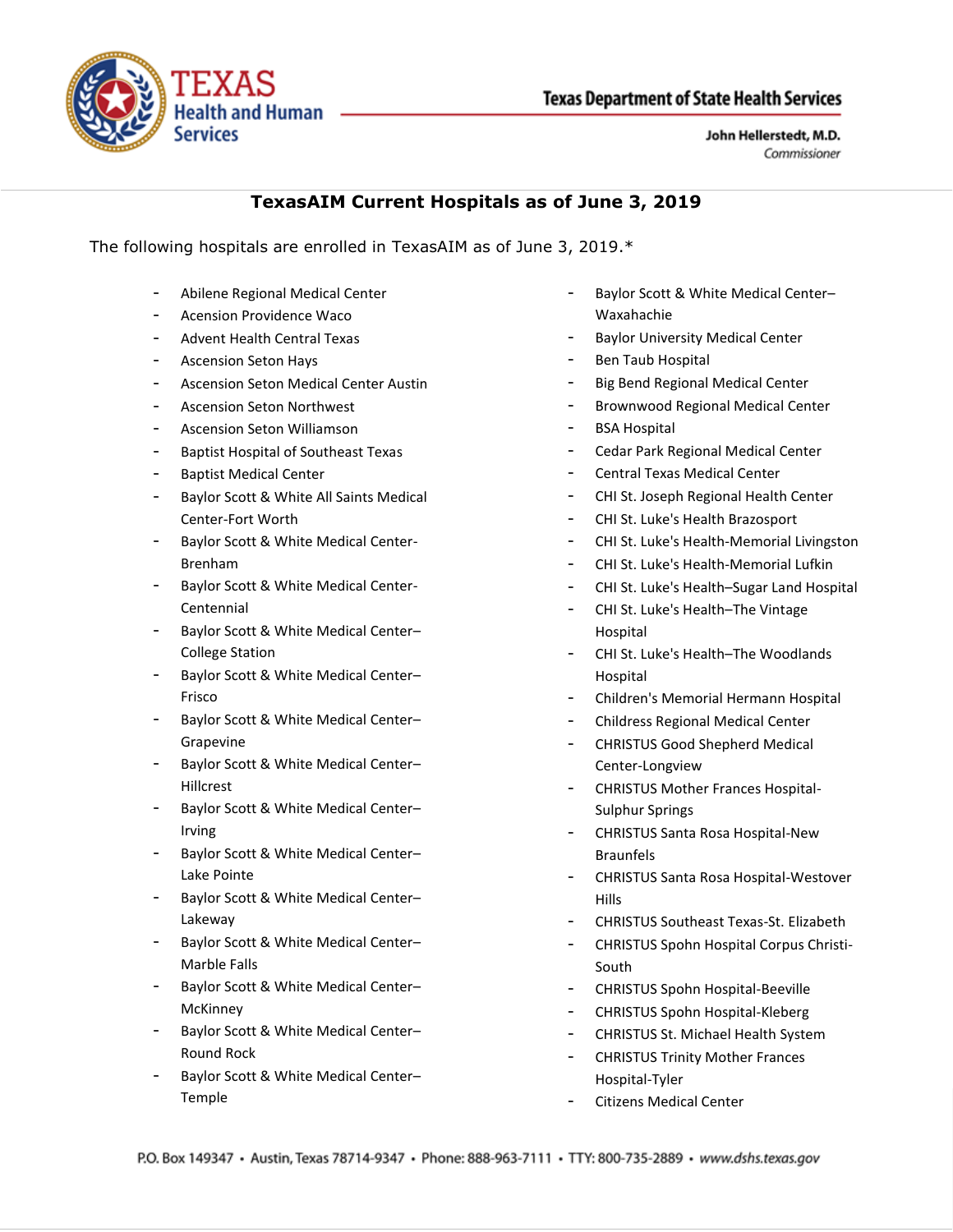- City Hospital at White Rock
- Cogdell Memorial Hospital
- Columbus Community Hospital
- Coon Memorial Hospital
- Corpus Christi Medical Center Bay Area
- Covenant Children's-Women's and Children's
- Covenant Health Levelland
- Covenant Health Plainview
- Cuero Regional Hospital
- Dallas Regional Medical Center
- Del Sol Medical Center
- DeTar Hospital North
- Dimmit Regional Hospital
- Doctors Hospital of Laredo
- Edinburg Regional Medical Center
- Faith Community Hospital
- Fort Duncan Regional Medical Center
- Frio Regional Hospital
- Golden Plains Community Hospital
- Gonzales Healthcare Systems
- Goodall-Witcher Healthcare Foundation
- Guadalupe Regional Medical Center
- Harlingen Medical Center
- HCA Houston Healthcare- Clearlake
- HCA Houston Healthcare- Conroe
- HCA Houston Healthcare Cypress Fairbanks
- HCA Houston Healthcare Kingwood
- HCA Houston Healthcare- Northwest
- HCA Houston Healthcare Tomball
- HCA Houston Healthcare West
- Hendrick Medical Center
- Hereford Regional Medical Center
- Hill Country Memorial Hospital
- Hill Regional Hospital
- Houston Methodist Baytown Hospital
- Houston Methodist Clear Lake Hospital
- Houston Methodist Hospital at Texas Medical Center
- Houston Methodist Sugar Land Hospital
- Houston Methodist The Woodlands Hospital
- Houston Methodist West Hospital
- Houston Methodist Willowbrook Hospital
- Hunt Regional Medical Center-Greenville
- Huntsville Memorial Hospital
- John Peter Smith Hospital
- Knapp Medical Center
- Lake Granbury Medical Center
- Laredo Medical Center
- Las Palmas Medical Center
- Longview Regional Medical Center
- Lyndon Baines Johnson General Hospital
- Matagorda Regional Medical Center
- McAllen Medical Center
- Medical Center Hospital
- Medical City Alliance
- Medical City Arlington
- Medical City Dallas
- Medical City Las Colinas
- Medical City Lewisville
- Medical City McKinney
- Medical City Plano
- Medical City Weatherford
- Medina Regional Hospital
- Memorial Hermann Cypress Hospital
- Memorial Hermann Greater Heights Hospital
- Memorial Hermann Katy Hospital
- Memorial Hermann Memorial City Medical Center
- Memorial Hermann Northeast Hospital
- Memorial Hermann Pearland Hospital
- Memorial Hermann Southeast Hospital
- Memorial Hermann Southwest Hospital
- Memorial Hermann Sugar Land Hospital
- Memorial Hermann The Woodlands Medical Center
- Memorial Hospital- Seminole Hospital District
- Memorial Medical Center
- Methodist Charlton Medical Center
- Methodist Children's Hospital
- Methodist Dallas Medical Center
- Methodist Hospital South
- Methodist Mansfield Medical Center
- Methodist Richardson Medical Center
- Methodist Stone Oak Hospital
- Metropolitan Methodist Hospital
- Midland Memorial Hospital
- Mission Regional Medical Center
- Moore County Hospital District
- Nacogdoches Medical Center
- Nacogdoches Memorial Hospital
- Navarro Regional Hospital
- North Central Baptist Hospital
- Northeast Baptist Hospital
- Northwest Texas Healthcare System
- Odessa Regional Medical Center